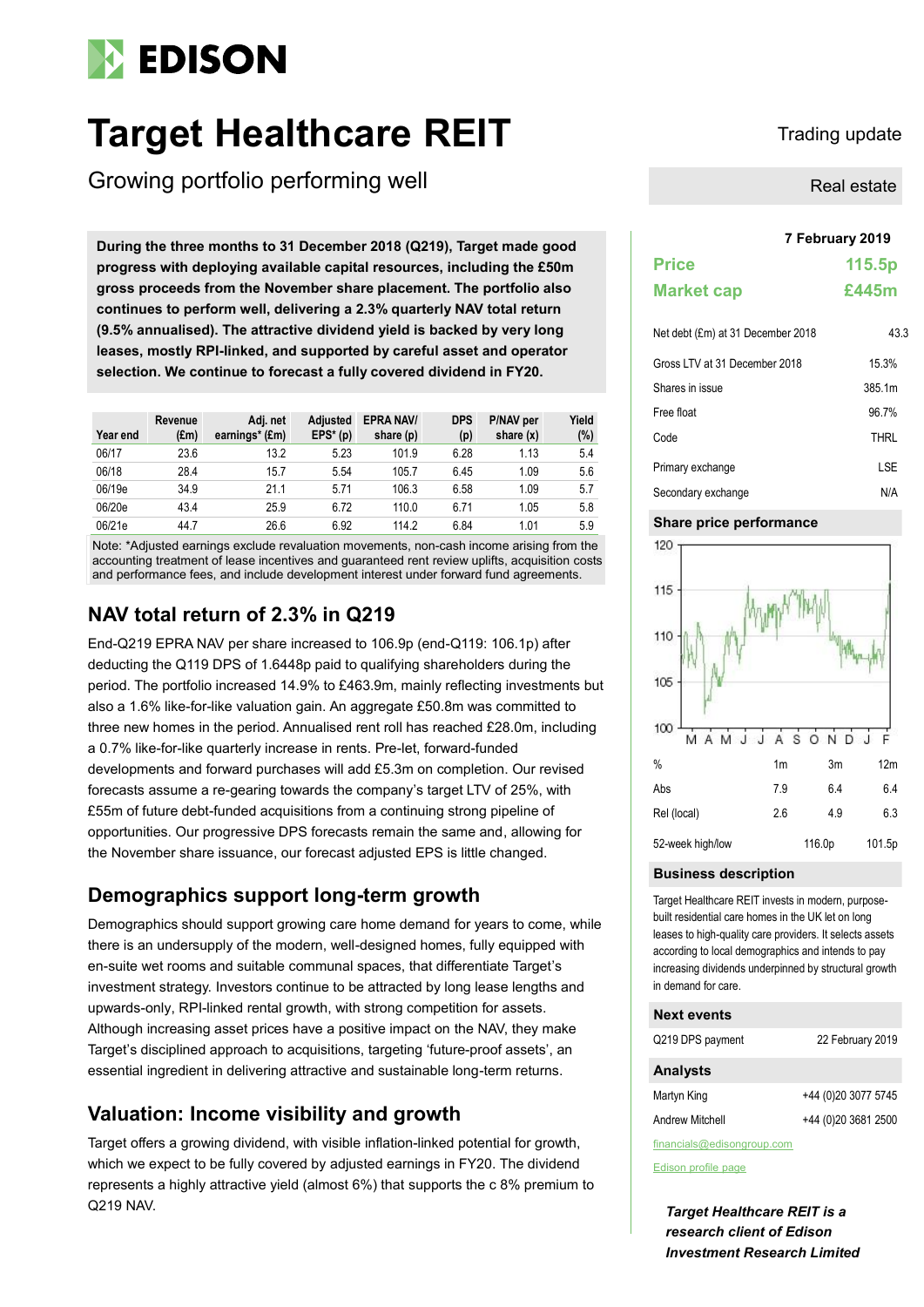

## **Portfolio growth and strong return**

During the three months to 31 December 2018 (Q219), Target made good progress with deploying available capital resources, including the £50m gross proceeds from the November share placement. An aggregate £50.8m (including costs) was committed to three modern, well-designed homes, fully equipped with en-suite wet rooms and suitable communal spaces. This comprises the acquisition of one new operational home  $(E13.8m)$  and two sites on which pre-let homes will be constructed through forward-funded development agreements (£37.0m). We discuss these new investments in more detail in the next section after briefly discussing the highlights of the quarter, which saw the group continue to generate a good level of NAV total return, 2.3% during the quarter or an annualised 9.5%.

### **Exhibit 1: Summary of quarterly NAV per share movement**

|                                                       | <b>Dec-18</b> | Sep 18 |
|-------------------------------------------------------|---------------|--------|
| Pence per share (p) unless stated otherwise           | Q219          | Q119   |
| EPRA NAV per share at start of period                 | 106.1         | 105.7  |
| Property revaluation                                  | 1.7           | 1.2    |
| Property acquisition costs & other capital items      | (0.7)         | (0.5)  |
| Net gains/(losses) on investment property revaluation | 1.0           | 0.7    |
| Net effect of equity issuance                         | 0.1           | 0.0    |
| Movement in revenue reserve                           | 1.1           | 1.3    |
| Dividends paid, per share outstanding at period end*  | (1.4)         | (1.6)  |
| EPRA NAV per share at end of period                   | 106.9         | 106.1  |
| Dividends paid, per qualifying share**                | 1.6448        | 1.6125 |
| NAV total return                                      | 2.3%          | 1.9%   |

Source: Target Healthcare REIT. Note: \*Reflects the Q1 DPS paid during Q2 divided by the increased share count including 45.9m placing shares in November 2018. \*\*Reflects the Q1 DPS paid to qualifying shareholders.

- End-Q219 EPRA NAV per share increased to 106.9p (end-Q119: 106.1p) after deducting the Q119 DPS of 1.6448p paid to qualifying shareholders during the period.
- Compared with end-Q119, the portfolio value increased by £60.2m or 14.9% to £463.9m. The majority of the increase reflects the acquisition of standing assets, and further investment into existing and new forward-funded developments (adding 13.3% to the portfolio, net of acquisition costs and other capital adjustments), while like-for-like revaluation gains added 1.6% (equivalent to 1.7p per share). The other capital adjustments represent the discount applied to accumulated development costs of assets under construction, anticipated to unwind as the assets reach practical completion.
- Like-for-like revaluation gains were supported by rental uplifts and also benefited from yield tightening. Nine rent reviews were completed at an average 3.3% uplift, resulting in a 0.7% likefor-like increase in contracted rent roll. In aggregate, the annualised contract rent roll increased by 6.1% from £26.4m to £28.0, additionally benefiting from the acquisition of standing assets (adding 3.1%) and the completion of one of the development assets at Wetherby in West Yorkshire (adding 2.3%). The end-Q219 valuation reflects an EPRA topped-up net initial yield of 6.32% compared with 6.41% at end-Q119.
- There are seven pre-let, forward-funded development projects under construction, and one agreed forward purchase, which will add an additional £5.3m to the annualised rent roll when completed, and will further diversify the tenant base.
- The Q118 DPS of 1.64475p paid during the period was an increase of 2% on the FY18 quarterly DPS level of 1.6125p. Reflecting the dividend increase, the near-term impact of the November share placing, and the forward funded/forward purchased assets that are yet to contribute to rental income, DPS is not currently fully covered by recurring income earnings. We forecast full cover in FY20 as continuing acquisitions and development completions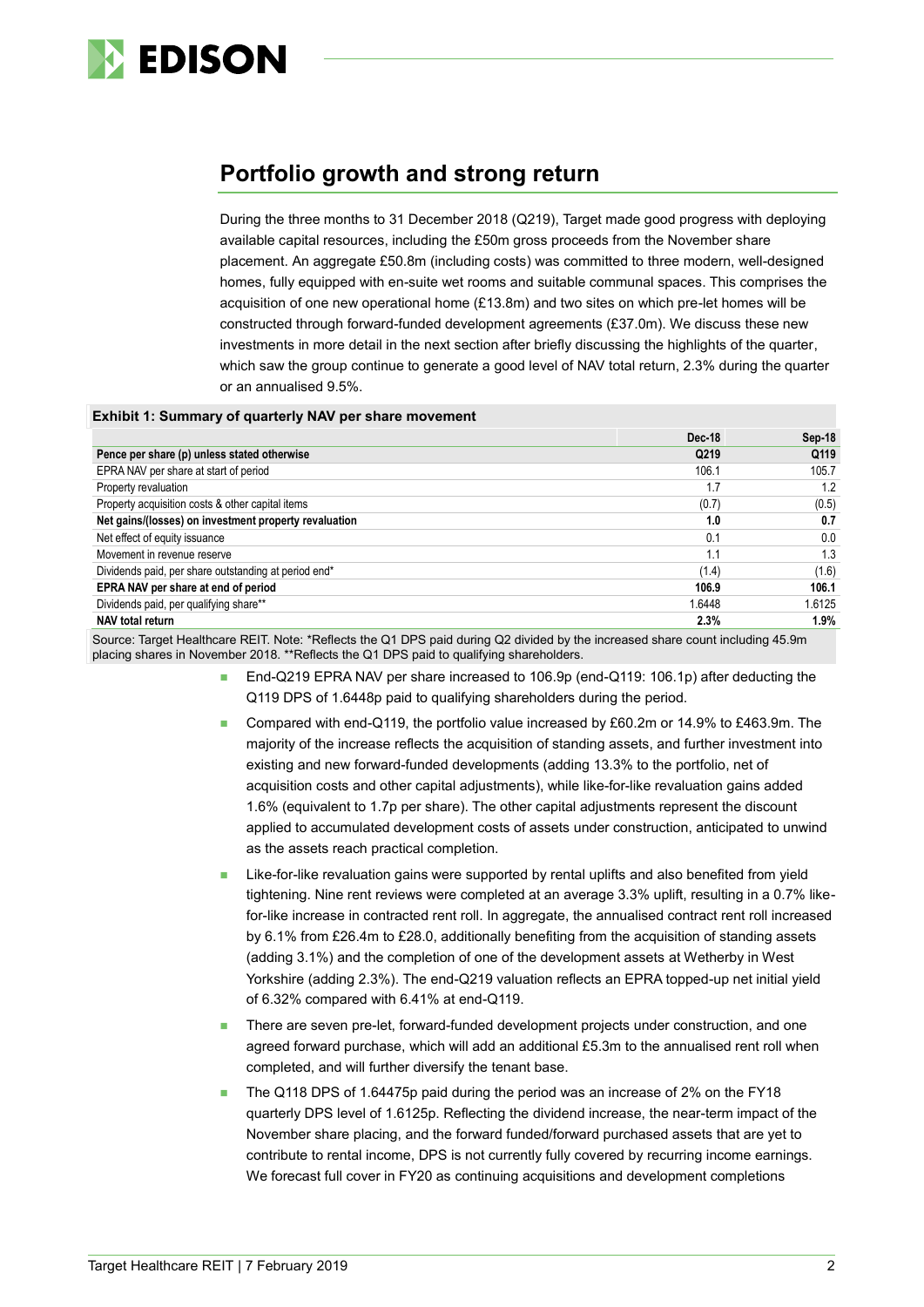

contribute. A second interim dividend in respect of Q219 has been declared for payment on 22 February 2019.

 At end-Q219, £71.0m of the £130m in borrowing facilities currently available to the group had been drawn, giving a gross loan-to-value ratio (LTV) of 15.3% or a net LTV of 9.2% after adjusting for cash of £28.8m. The weighted average cost of the drawn debt, inclusive of the amortisation of loan arrangement costs, was 3.09%, with a weighted average term to expiry of 2.8 years.

|                                                                                                                                                                                                                                                                                              | Dec-18 | Sep-18 |
|----------------------------------------------------------------------------------------------------------------------------------------------------------------------------------------------------------------------------------------------------------------------------------------------|--------|--------|
| £m                                                                                                                                                                                                                                                                                           | Q219   | Q119   |
| Investment properties*                                                                                                                                                                                                                                                                       | 463.9  | 403.7  |
| Cash                                                                                                                                                                                                                                                                                         | 28.8   | 24.0   |
| Net current assets/(liabilities)                                                                                                                                                                                                                                                             | (10.2) | (1.9)  |
| Bank loan                                                                                                                                                                                                                                                                                    | (71.0) | (66.0) |
| Net assets                                                                                                                                                                                                                                                                                   | 411.5  | 359.8  |
| $\bigcap$ concert $\top$ constituted the construction $\top$ of $\top$ and $\top$ and $\top$ $\top$ and $\top$ $\top$ $\top$ $\top$ and $\top$ $\top$ $\top$ and $\top$ $\top$ $\top$ $\top$ and $\top$ $\top$ $\top$ $\top$ $\top$ and $\top$ $\top$ $\top$ $\top$ $\top$ $\top$ $\top$ $\$ |        |        |

Source: Target Healthcare REIT. Note: \*At valuation before lease incentive adjustments.

### **Investment activity and portfolio update**

**Exhibit 2: Balance sheet summary**

At 31 December 2018, the portfolio comprised 61 homes (September: 58), of which 54 (52) were completed, operational homes and seven (six) were pre-let development sites under construction through forward funding commitments with established development partners. As well as increasing in scale, the portfolio continues to further diversify by tenant, geography and resident payment profile. Hamberley Group will become Target's 22<sup>nd</sup> tenant when two recently acquired developments complete (see below).

The continued growth of the portfolio reflects Target's approach to investment in the sector and its desire to provide stable and sustainable, long-duration rental income with which to support dividend policy. To this end, it puts a very strong focus on the quality of the physical asset and its location, alongside an in-depth assessment of the operational capabilities and financial performance of the tenant, both before and after investment. Target believes that modern, purpose-built homes with flexible layouts and high-quality residential facilities, including single-occupancy bedrooms complete with en-suite wet rooms, not only provide the best environment for residents and their care providers, but are more likely to provide sustainable, long-duration rental income. Target only invests in these 'future-proof' homes and avoids older adapted properties, and homes with small bedrooms and poor en-suite facilities, a lack of public and private space, and narrow corridors with stairs.

During the period the construction of a new home at Wetherby in West Yorkshire was completed and is now fully operational, generating rental income on a long-duration, 35-year lease with upwards-only, RPI-linked rental increases subject to a cap and collar. It is a 66-bed, residential care home, completed to a high standard, with the inclusion of full en-suite wet room facilities, and large public spaces. The home is operated by Ideal Carehomes, Target's largest tenant. Target has identified positive underlying demographics and good levels of affordability in the local area to underpin the investment. The cost has not been disclosed for reasons of commercial sensitivity, although Target says that the yield is slightly lower than the overall portfolio average, reflecting the underlying financial covenant which benefits from the tenant's presence in the sector.

The £50.8m of new investment commitments undertaken during Q219 comprised:

 The £13.8m (including costs) acquisition of a modern, purpose-built care home in East Sussex was announced on 19 November 2018. The home was opened in September 2017 and comprises 62 bedrooms with full en-suite wet room facilities. It is designed around a residents' courtyard, complemented by a small garden to the rear of the building and a balcony on the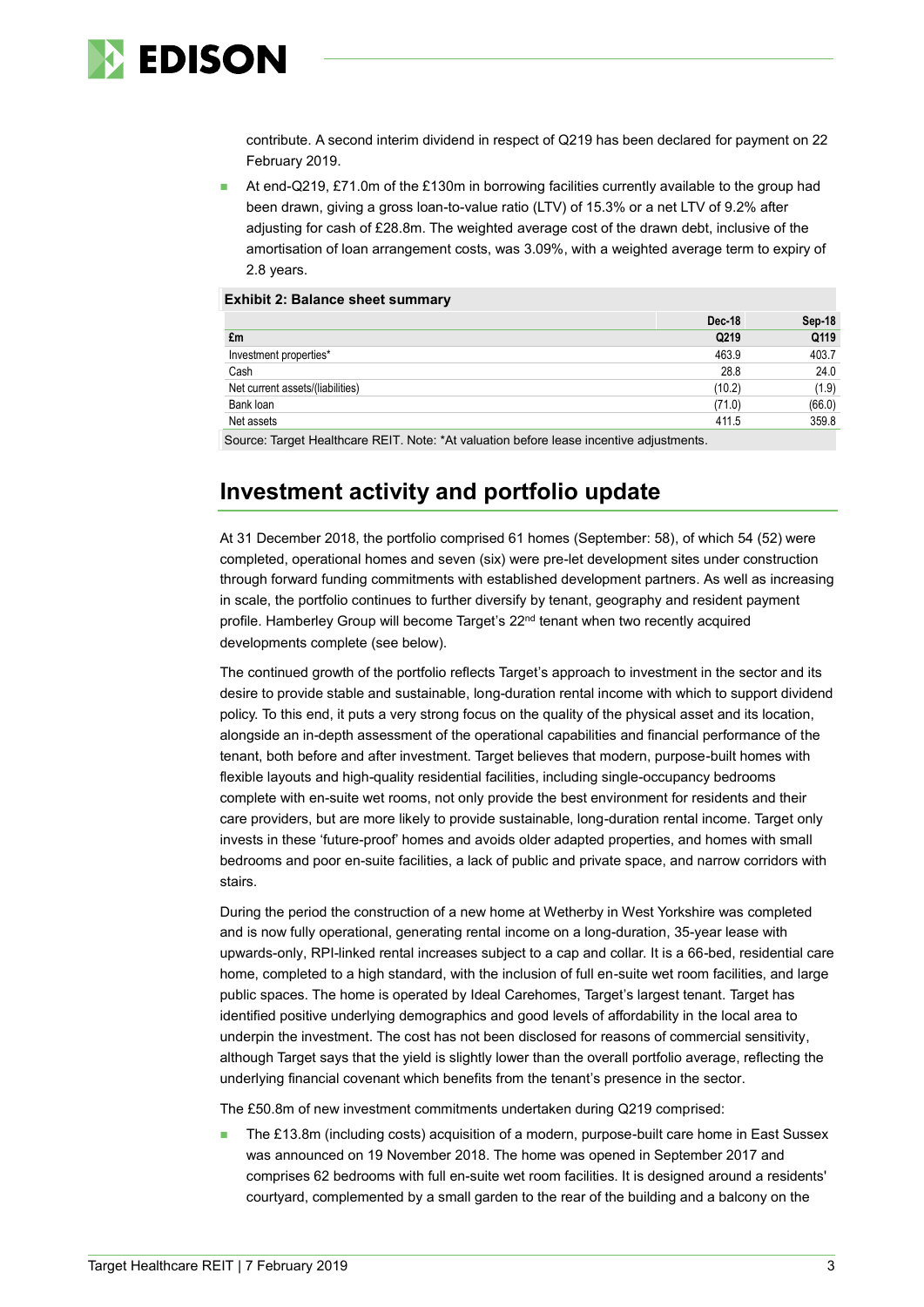

first floor. Internally, the home provides a number of lounges, dining rooms and activity rooms, as well as a cinema and a hair salon. The home is let on a 35-year lease with RPI-linked cap and collar to a subsidiary of Caring Homes Group, an existing Target tenant. Target says that the yield on the investment is representative of assets of a similar high standard and location within the existing portfolio. A short rent-free period has been agreed, which will assist the tenant's cash flows during the early trading period.

 The acquisition of two well-advanced developments, with an aggregate transaction value of £37m (including transaction costs and the future development costs to completion) was announced on 7 November 2018. The homes are at Cumnor Hill, Oxford, and Badgers Mount, near Sevenoaks in Kent, and both are due to complete by mid-2019 when they will be let to Hamberley Group, a developer and operator of luxury care homes and a new tenant to the group, backed by Patron Capital on a 35-year occupational lease including upwards-only, RPIlinked rental uplifts subject to a cap and collar. The properties will provide a combined 130 beds and will be completed to a high standard, including full en-suite wet room facilities, large communal areas and extensive on-site facilities, with the investment underpinned by the strong wealth characteristics and positive underlying demographics of the local areas. Rental payments will commence when the homes are completed and occupied, and Target says that the yield on the investment is representative of assets of a similar standard and location within the existing portfolio.

### **Pipeline update**

The £50.8m of Q219 investment commitment broadly matches the £50m (gross) of new equity raised in November 2018. However, with net LTV at 9.2% and undrawn debt facilities of £59m, Target has existing capital resources, and headroom for additional debt resources consistent with its gearing targets, to make significant further acquisitions/investment commitments (we estimate £55m), while funding the completion of existing development assets and the forward purchase (we estimate £31m of cash investment remaining).

Target says that it continues to have a healthy pipeline of assets under assessment for investment, including near-term opportunities in advanced due diligence, which are expected to progress to completion over the coming months.

### **Financials**

We have updated our forecasts to take account of the November share placement, progress with capital deployment and our increased expectation for future acquisitions, together with the outline financial data contained in the recently published Q219 NAV report.

Following the November share placing, and with a continuing strong acquisition pipeline, we expect Target to re-gear its balance sheet towards an LTV of c 25% by the end of the current financial year. The increase in assumed future acquisitions, discussed below, drives faster revenue growth, particularly in FY20 and FY21, as forward-funded developments complete and contribute fully to rental income. Our progressive DPS forecasts are unchanged and we continue to expect full cover, on a fully invested/developed basis, by FY20.

### **Exhibit 3: Estimate revisions**

|        | Revenue (£m) |            |               |      | Adjusted EPS (p) |                  |       | DPS(p)<br>EPRA NAV/share (p) |               |      |      |               |
|--------|--------------|------------|---------------|------|------------------|------------------|-------|------------------------------|---------------|------|------|---------------|
|        | Old          | <b>New</b> | Change<br>(%) | Old  | New              | Change<br>$(\%)$ | Old   | New                          | Change<br>(%) | Old  | New  | Change<br>(%) |
| 06/19e | 34.4         | 34.9       | . 6           | 6.01 | 5.71             | $-4.9$           | 106.3 | 106.3                        | 0.0           | 6.58 | 6.58 | 0.0           |
| 06/20e | 39.3         | 43.4       | 10.4          | 6.80 | 6.72             | - 1              | 108.8 | 110.0                        |               | 6.71 | 6.71 | 0.0           |
| 06/21e | 40.3         | 44.7       | 10.9          | 6.98 | 6.92             | -0.9             | 111.5 | 114.2                        | 2.5           | 6.84 | 6.84 | 0.0           |

Source: Edison Investment Research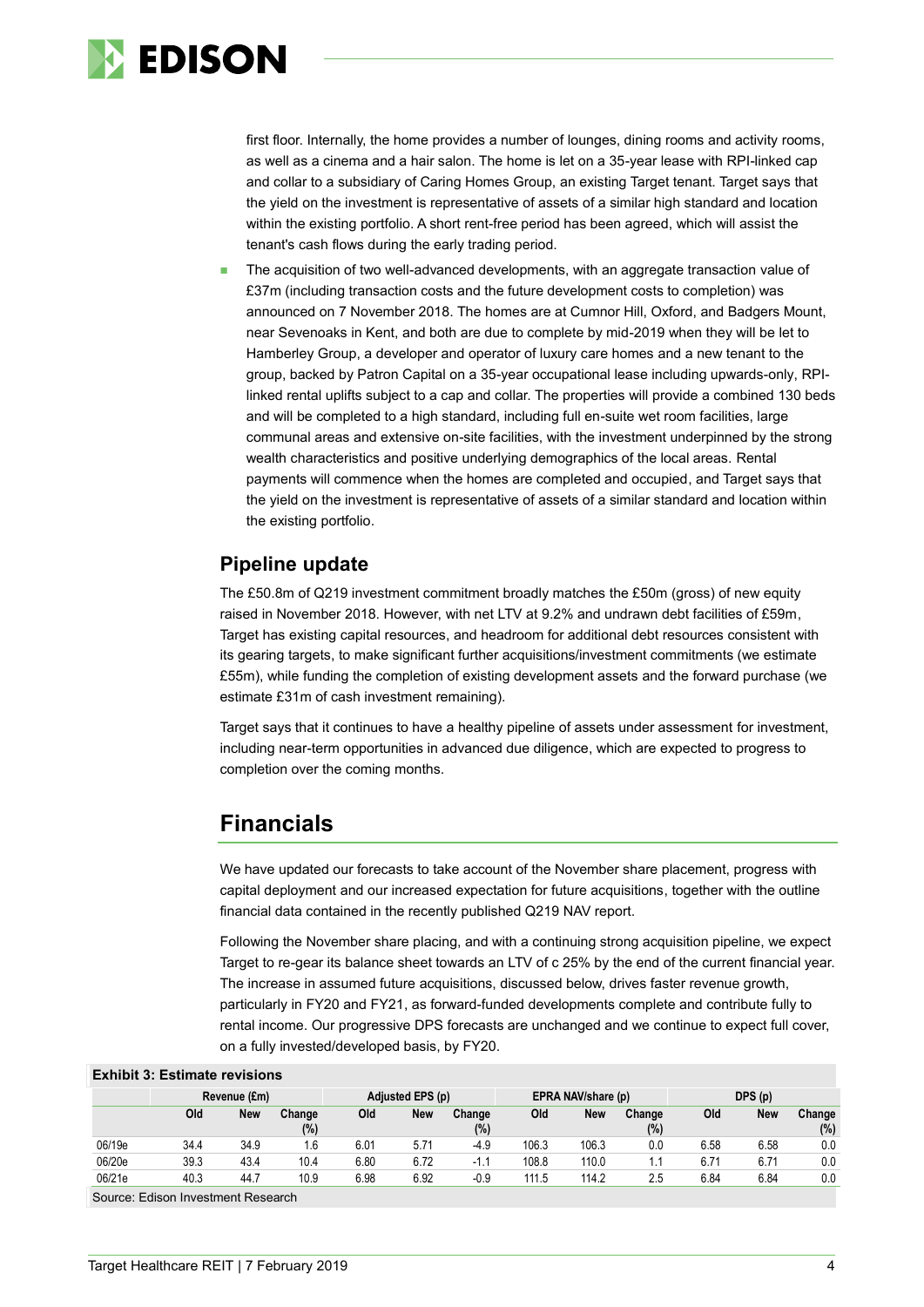

The key forecasting assumptions that we make relate to asset growth and funding:

- We expect all of the seven pre-let, forward-funded development assets currently under construction to complete by the end of Q120 (by end September 2019). Additionally, we expect the forward purchase of a pre-let, purpose-built home in Newtown, Powys, Wales to complete by the end of the current financial year. We estimate a future cash outflow of c £31m related to these transactions and an increase in rent roll of £5.3m.
- For the forward-funded developments (but not the forward purchase asset), we include in adjusted earnings the non-cash development interest that accrues on the funding advanced during the construction phase. This rolls up until completion and is offset against the purchase value of the property.
- We assume £55m of further investment commitment, an amount that is consistent with regearing the balance sheet to a c 25% LTV, and have assumed that this is all directed towards operational assets at a cash yield on acquisition (including costs) of 5.75%. This is a slightly higher yield than we had previously assumed for standing assets (5.25%), but we estimate that it is consistent with recent experience. Should the mix of future investment commitment shift towards forward-funded development assets, we would anticipate a higher yield (6% or more). The rental income and contribution to IFRS earnings would be deferred until completion, but adjusted earnings would capture development interest.
- We also assume 3.0% pa rent growth (previously 2.0%), consistent with current UK RPI inflation and the mostly RPI-linked (or fixed uplift) nature of the leases. We assume that rental growth is reflected in capital values. As a result of the assumed yield on additions to the completed portfolio being lower than the current portfolio average, the blended, topped-up EPRA net initial yield reflected in our forecasts reduces from 6.32% at end-Q219 to 6.23% at end-FY21. We estimate that the positive impact on valuations of a 0.25% tightening of market yields would be c 6p, with a broadly similar negative impact from any yield softening.
- Combining the expected cash outflow from existing commitments with the assumed future acquisitions, we forecast c £86m in cash investment by the middle of FY20. We estimate a £75m requirement for additional debt funding, fully utilising the undrawn facilities at end-Q219 (£59m) and requiring additional debt facilities of at least £16m, in line with the manager's comment that it will seek additional debt capital that will allow it to achieve its gearing targets. We forecast a gross LTV of c 25% (peak of 25.8% at end FY20).

### **Valuation**

Target's long-term leases and upwards-only, RPI-linked rent reviews, backed by demographic trends and demand/supply imbalances, provide investors with considerable visibility over a growing stream of contracted rental income with considerable protection against inflation.

The annualised run rate of quarterly DPS is 6.58p, a yield of 5.7%, which is well ahead of the average c 5.0% yield on the broad range of property companies and REITs that we track. Although the dividend is not fully covered by either EPRA or adjusted earnings (we estimate 86% covered by adjusted earnings in the current year), management's aim, consistent with our analysis, is for a progressive dividend, fully covered by earnings when the group is fully invested. We forecast full cover by adjusted earnings in FY20 and FY21.

In Exhibit 4, we show the key valuation and performance metrics for Target and a group of companies that similarly target long-lease exposures across a range of property types, including healthcare property, 'big box' distribution centres, supermarkets and leisure assets. Although all of these companies are focused on generating long-term income and have weighted average unexpired lease terms (WAULTs) that are above the average of the broad property sector, there are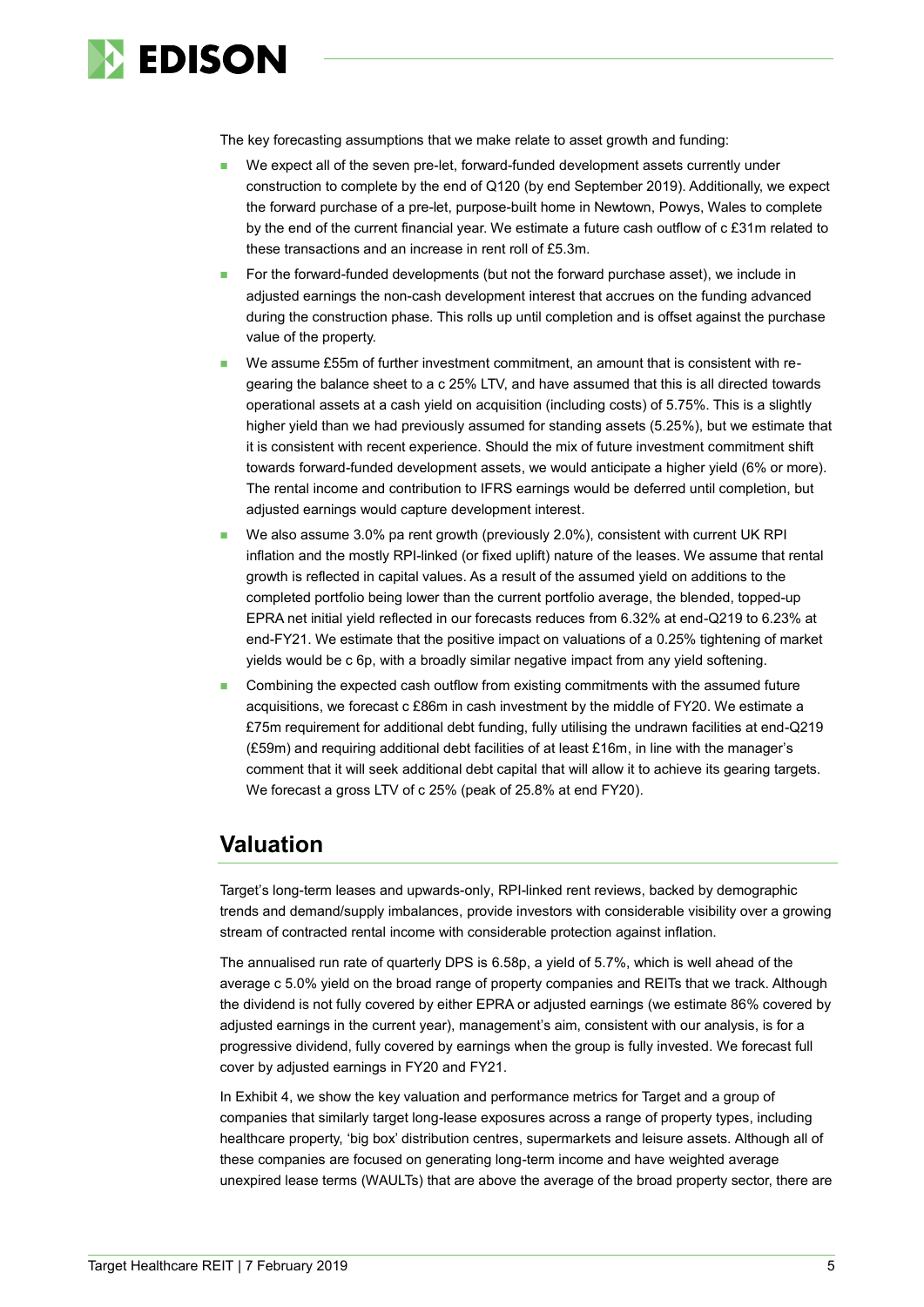

considerable differences in terms of asset type and the tenant covenants that support the long-term contractual income. Compared with this narrow peer group of long income investors, in addition to having the longest WAULT, Target offers a yield that is also above the average for a broadly similar P/NAV. The average share price performance of the group has been stronger than that of the broad property sector and the FTSE All-Share Index over the past year, and the performance of Target shares has been stronger than this average.

### **Exhibit 4: Summary of long-lease REITS**

|                          | Price | <b>Market</b> | <b>P/NAV</b> | Yield |              | Share price performance |              |                        |
|--------------------------|-------|---------------|--------------|-------|--------------|-------------------------|--------------|------------------------|
|                          | (p)   | cap $(f.m)$   | (x)          | (%)   | One<br>month | <b>Three</b><br>months  | 12<br>months | From 12-<br>month high |
| Assura                   | 59    | 1422          | 1.13         | 4.5   | 10%          | 6%                      | 1%           | $-5%$                  |
| Impact Healthcare        | 104   | 199           | 1.01         | 5.8   | $0\%$        | 1%                      | $-2%$        | $-4%$                  |
| PHP                      | 116   | 903           | 1.12         | 4.7   | 3%           | 6%                      | 3%           | $-1%$                  |
| MedicX Fund              | 90    | 397           | 1.10         | 6.7   | 18%          | 14%                     | 10%          | $-1%$                  |
| Secure Income            | 400   | 1286          | 1.05         | 3.6   | 6%           | 7%                      | 12%          | $-1%$                  |
| Supermarket Income       | 100   | 184           | 1.04         | 5.5   | 3%           | $0\%$                   | $0\%$        | $-6%$                  |
| Tritax Big Box           | 139   | 2046          | 0.95         | 4.8   | 5%           | $-1%$                   | $-3%$        | $-11%$                 |
| Average                  |       |               | 1.05         | 5.1   | 7%           | 5%                      | 3%           | $-4%$                  |
| Average exc. MedicX Fund |       |               |              | 4.8   | 5%           | 3%                      | 2%           | $-5%$                  |
| <b>Target Healthcare</b> | 114   | 439           | 1.07         | 5.7   | 6%           | 4%                      | 5%           | $-2%$                  |
| UK property index        | 1.686 |               |              | 5.1   | 8%           | $-2%$                   | $-3%$        | $-10%$                 |
| FTSE All-Share Index     | 3,906 |               |              | 4.5   | 5%           | $0\%$                   | $-3%$        | $-10%$                 |

Source: Historical data. Note: Priced as at 5 February 2019.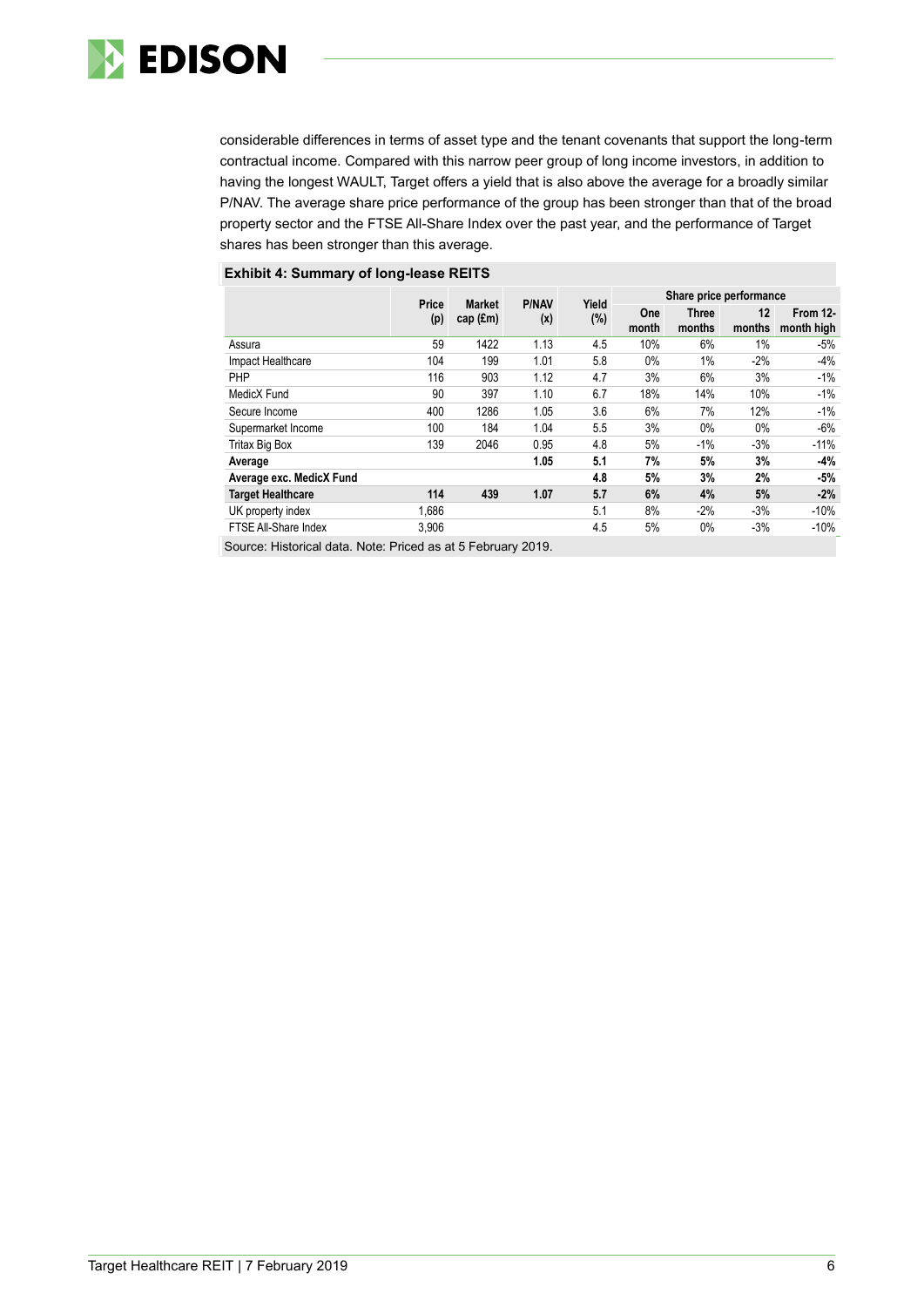

### **Exhibit 5: Financial summary**

| Year to 30 June (£000s)<br><b>INCOME STATEMENT</b>                                            | 2014      | 2015      | 2016      | 2017      | 2018      | 2019e      | 2020e      | 2021e      |
|-----------------------------------------------------------------------------------------------|-----------|-----------|-----------|-----------|-----------|------------|------------|------------|
| Rent revenue                                                                                  | 3,817     | 9,898     | 12,677    | 17,760    | 22,029    | 28,523     | 36,989     | 38,279     |
| Movement in lease incentive or rent review                                                    | 1,547     | 3,760     | 4,136     | 5,127     | 6,334     | 6,400      | 6,400      | 6,400      |
| Rental income                                                                                 | 5,364     | 13,658    | 16,813    | 22,887    | 28,363    | 34,923     | 43,389     | 44,679     |
| Other income                                                                                  | 0         | 66        | 61        | 671       | 3         | 0          | 0          | 0          |
| Total revenue                                                                                 | 5,364     | 13,724    | 16,874    | 23,558    | 28,366    | 34,923     | 43,389     | 44,679     |
| Gains/(losses) on revaluation                                                                 | (2, 233)  | (839)     | 425       | 2,211     | 6,434     | 89         | 8,140      | 9,458      |
| Cost of corporate acquisitions                                                                | 0         | (174)     | (998)     | (626)     | 0         | 0          | 0          |            |
| Total income                                                                                  | 3,131     | 12,711    | 16,301    | 25,143    | 34,800    | 35,012     | 51,529     | 54,137     |
| Management fee                                                                                | (648)     | (1,524)   | (2,654)   | (3,758)   | (3,734)   | (5,009)    | (5, 255)   | (5, 453)   |
| Other expenses                                                                                | (780)     | (880)     | (992)     | (1, 236)  | (1, 458)  | (1,500)    | (1,600)    | (1,600)    |
| Total expenditure                                                                             | (1, 428)  | (2, 404)  | (3,646)   | (4,994)   | (5, 192)  | (6,509)    | (6, 855)   | (7,053)    |
| Profit before finance and tax                                                                 | 1,703     | 10,307    | 12,655    | 20,149    | 29,608    | 28,503     | 44,674     | 47,084     |
| Net finance cost                                                                              | 190       | (716)     | (929)     | (808)     | (2,010)   | (3,079)    | (4, 512)   | (4, 576)   |
| Profit before taxation                                                                        | 1,893     | 9,591     | 11,726    | 19,341    | 27,598    | 25,423     | 40,162     | 42,507     |
| Tax                                                                                           | (4)       | (39)      | (24)      | (219)     | 11        | 0          | 0          | 0          |
| Profit for the year                                                                           | 1,889     | 9,552     | 11,702    | 19,122    | 27,609    | 25,423     | 40,162     | 42,507     |
| Average number of shares in issue (m)                                                         | 105.2     | 119.2     | 171.7     | 252.2     | 282.5     | 369.8      | 385.1      | 385.1      |
| <b>IFRS</b> earnings                                                                          | 1,889     | 9,552     | 11,702    | 19,122    | 27,609    | 25,423     | 40,162     | 42,507     |
| Adjust for rent arising from recognising<br>guaranteed rent review uplifts + lease incentives | (1, 547)  | (3,760)   | (4, 136)  | (5, 127)  | (6, 334)  | (6, 400)   | (6, 400)   | (6,400)    |
| Adjust for valuation changes                                                                  | 2,233     | 839       | (425)     | (2, 211)  | (6, 434)  | (89)       | (8, 140)   | (9, 458)   |
| Adjust for corporate acquisitions                                                             | 0         | 174       | 998       | 420       | 0         | 0          | 0          | 0          |
| EPRA earnings                                                                                 | 2,575     | 6,805     | 8,139     | 12,204    | 14,841    | 18,934     | 25,621     | 26,650     |
| Adjust for development interest under forward fund<br>agreements                              |           |           |           |           | 261       | 2193       | 275        | $\Omega$   |
| Adjust for performance fee                                                                    | 150       | 466       | 871       | 997       | 550       | 0          | 0          | 0          |
| Group adjusted earnings                                                                       | 2,725     | 7,271     | 9,010     | 13,201    | 15,652    | 21,127     | 25,896     | 26,650     |
| IFRS EPS (p)                                                                                  | 1.80      | 8.02      | 6.81      | 7.58      | 9.77      | 6.87       | 10.43      | 11.04      |
| Adjusted EPS (p)                                                                              | 2.59      | 6.10      | 5.25      | 5.23      | 5.54      | 5.71       | 6.72       | 6.92       |
| EPRA EPS (p)                                                                                  | 2.45      | 5.71      | 4.74      | 4.84      | 5.25      | 5.12       | 6.65       | 6.92       |
| Dividend per share (declared) (p)<br><b>BALANCE SHEET</b>                                     | 6.00      | 6.12      | 6.18      | 6.28      | 6.45      | 6.58       | 6.71       | 6.84       |
| Investment properties                                                                         | 81,422    | 138,164   | 200,720   | 266,219   | 362,918   | 512,848    | 528,820    | 538,277    |
| Other non-current assets                                                                      | 0         | 2,530     | 3,742     | 3,988     | 27,139    | 35,122     | 42,966     | 49,594     |
| Non-current assets                                                                            | 81,422    | 140,694   | 204,462   | 270,207   | 390,057   | 547,970    | 571,785    | 587,871    |
| Cash and equivalents                                                                          | 17,125    | 29,159    | 65,107    | 10,410    | 41,400    | 4,485      | 5,617      | 6,309      |
| Other current assets                                                                          | 6,524     | 6,457     | 13,222    | 25,629    | 3,365     | 3,365      | 3,365      | 3,365      |
| <b>Current assets</b>                                                                         | 23,649    | 35,616    | 78,329    | 36,039    | 44,765    | 7,850      | 8,982      | 9,674      |
| Bank loan                                                                                     | (11, 764) | (30, 865) | (20, 449) | (39, 331) | (64, 182) | (134, 682) | (145, 182) | (145, 682) |
| Other non-current liabilities                                                                 | 0         | (2,530)   | (4,058)   | (3,997)   | (4,673)   | (4, 673)   | (4, 673)   | (4,673)    |
| Non-current liabilities                                                                       | (11, 764) | (33, 395) | (24, 507) | (43, 328) | (68, 855) | (139, 355) | (149, 855) | (150, 355) |
| Trade and other payables                                                                      | (3,089)   | (3,623)   | (5,002)   | (5,981)   | (7,360)   | (7, 360)   | (7, 360)   | (7, 360)   |
| <b>Current Liabilities</b>                                                                    | (3,089)   | (3,623)   | (5,002)   | (5,981)   | (7, 360)  | (7, 360)   | (7, 360)   | (7,360)    |
| Net assets                                                                                    | 90,218    | 139,292   | 253,282   | 256,937   | 358,607   | 409,106    | 423,552    | 439,830    |
| Period end shares (m)                                                                         | 95.2      | 142.3     | 252.2     | 252.2     | 339.2     | 385.1      | 385.1      | 385.1      |
| IFRS NAV per ordinary share                                                                   | 94.7      | 97.9      | 100.4     | 101.9     | 105.7     | 106.2      | 110.0      | 114.2      |
| EPRA NAV per share<br><b>CASH FLOW</b>                                                        | 94.7      | 97.9      | 100.6     | 101.9     | 105.7     | 106.3      | 110.0      | 114.2      |
| Cash flow from operations                                                                     | 3,172     | 8,081     | 8,906     | 4,394     | 23,627    | 20,430     | 28,691     | 30,998     |
| Net interest paid                                                                             | 161       | (514)     | (681)     | (615)     | (1,366)   | (2,579)    | (4, 012)   | (4,076)    |
| Tax paid                                                                                      | 0         | (47)      | (164)     | (543)     | (122)     | 0          | 0          | 0          |
| Net cash flow from operating activities                                                       | 3,333     | 7,520     | 8,061     | 3,236     | 22,139    | 17,851     | 24,678     | 26,921     |
| Purchase of investment properties                                                             | (51, 894) | (51, 736) | (34, 833) | (37, 698) | (89, 981) | (149.841)  | (7, 832)   | 0          |
| Acquisition of subsidiaries                                                                   | 0         | (5, 845)  | (27,091)  | (25, 552) | 0         | 0          | 0          | 0          |
| Net cash flow from investing activities                                                       | (51, 894) | (57, 581) | (61, 924) | (63, 250) | (89, 981) | (149, 841) | (7, 832)   | 0          |
| Issue of ordinary share capital (net of expenses)                                             | 44,520    | 46,644    | 97,501    | 0         | 91,729    | 48,792     | 0          | 0          |
| (Repayment)/drawdown of loans                                                                 | 8,646     | 22,525    | (12,808)  | 20,906    | 24,456    | 70,000     | 10,000     | 0          |
| Dividends paid                                                                                | (4, 364)  | (7,074)   | (9,681)   | (15, 589) | (17, 353) | (23, 717)  | (25, 715)  | (26, 229)  |
| Other                                                                                         | 0         | 0         | 14,799    | 0         | 0         | 0          | 0          |            |
| Net cash flow from financing activities                                                       | 48,802    | 62,095    | 89,811    | 5,317     | 98,832    | 95,075     | (15, 715)  | (26, 229)  |
| Net change in cash and equivalents                                                            | 241       | 12,034    | 35,948    | (54, 697) | 30,990    | (36, 915)  | 1,132      | 692        |
| Opening cash and equivalents                                                                  | 16,884    | 17,125    | 29,159    | 65,107    | 10,410    | 41,400     | 4,485      | 5,617      |
| Closing cash and equivalents                                                                  | 17,125    | 29,159    | 65,107    | 10,410    | 41,400    | 4,485      | 5,617      | 6,309      |
| Balance sheet debt                                                                            | (11, 764) | (30, 865) | (20, 449) | (39, 331) | (64, 182) | (134, 682) | (145, 182) | (145, 682) |
| Unamortised loan arrangement costs                                                            | (497)     | (645)     | (551)     | (669)     | (1, 818)  | (1, 318)   | (818)      | (318)      |
| Net cash/(debt)                                                                               | 4,864     | (2, 351)  | 44,107    | (29, 590) | (24,600)  | (131, 515) | (140, 383) | (139, 691) |
| Gross LTV                                                                                     | 15.1%     | 22.8%     | 10.5%     | 14.2%     | 17.1%     | 25.0%      | 25.8%      | 25.0%      |
| Net LTV                                                                                       | 0.0%      | 1.7%      | 0.0%      | 10.5%     | 6.4%      | 24.2%      | 24.8%      | 23.9%      |

Source: Company data, Edison Investment Research